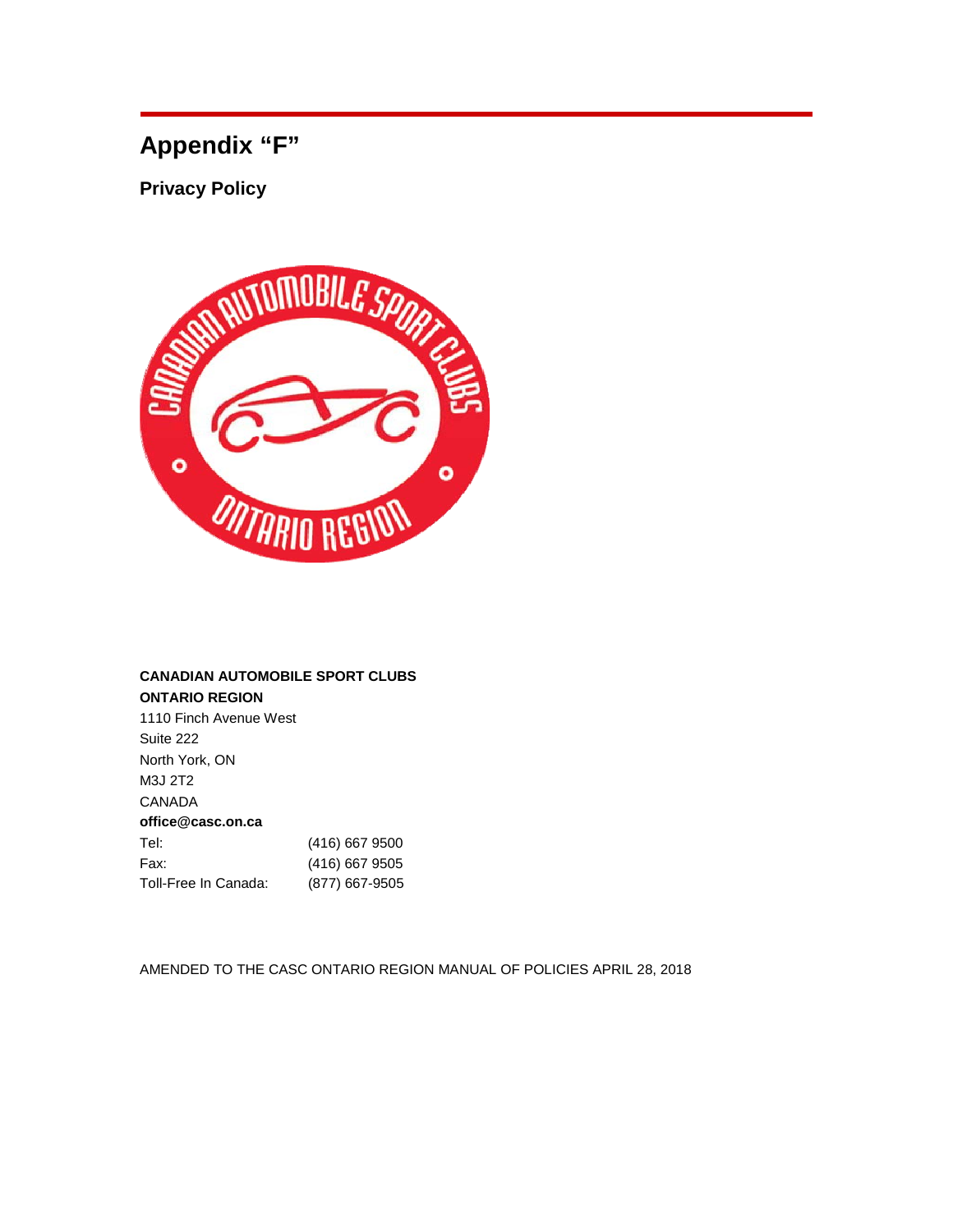## <span id="page-1-0"></span>**CONTENTS**

## PRIVACY POLICY

Canadian Automobile Sport Clubs – Ontario Region (CASC-OR) respects and protects the privacy of its affiliated members and its member clubs.

The following privacy statement is an overview of how we collect and use your personal information. If you have questions please contact CASC-OR by email at [office@casc.on.ca, o](mailto:office@casc.on.ca)r by telephone at 1-877-667- 9505.

## <span id="page-1-1"></span>**ACCOUNTABILITY**

CASC-OR is accountable to its member clubs, affiliated members and participants for the personal information under our control.

This accountability is overseen by a Privacy Officer, whose role is to

- ensure that CASC-OR implements privacy policies which adequately protect personal information
- review application of the policies to ensure their intended protection is realized
- investigate questions or concerns about the application of the privacy policy and institute corrective action when necessary

CASC-OR may use third parties for the processing of information.

When third parties are used, there will be a contract with the third party stipulating that the information will not be used for any purpose other than purpose for which it was originally collected by CASC-OR and that the information will be treated with a comparable level of protection to that which CASC-OR provides.

Information processed by third parties may be processed in countries other than Canada, and when being processed is subject to the laws and regulations of those countries.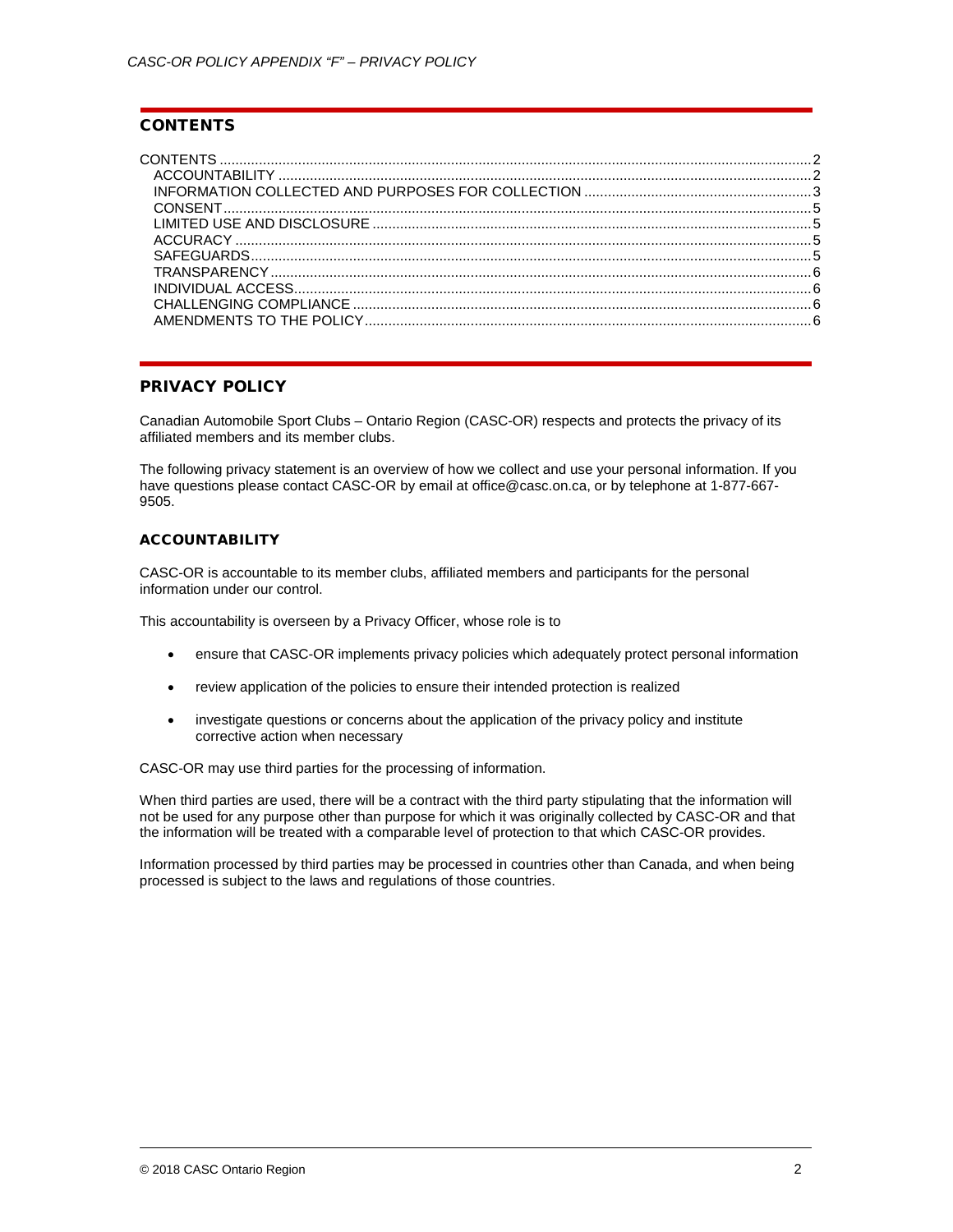## <span id="page-2-0"></span>INFORMATION COLLECTED AND PURPOSES FOR COLLECTION

CASC-OR will collect the minimum of information required from the individuals described for the purposes identified;

## **Affiliated Members**

Affiliated members are those people that an affiliated club reports to CASC-OR to entitle those members to the benefits of affiliation.

CASC-OR collects business contact information about each affiliated member, either directly from the member or from the affiliated club.

This business contact information includes

- Name
- Address
- Email Address
- Telephone Numbers

This information is used to establish which specific individuals are affiliated and to contact those members during normal business activities which include

- Determining eligibility for licences (a person must be an active member of a CASC-OR affiliated club to hold a licence)
- Determining eligibility for participation in CASC-OR championships and award programs (a person must be an active member of a CASC-OR affiliated club to participate in a CASC-OR championship)
- Contacting individuals to remind them of the expiry and renewal of club memberships and licences
- Contacting individuals to advise them of upcoming events in which they may wish to participate or special offers from CASC-OR (e.g. special pricing for early renewal of licences)
- Contacting individuals on behalf of third parties to advise them of offers by those third parties (e.g. a CASC-OR sponsor offers a discount on purchase of a product or service to affiliated members of CASC-OR)

#### **Licenced Members**

Licenced members are those affiliated members who apply to CASC-OR for a licence to participate in motorsport activity authorized or sanctioned by CASC-OR as an official or competitor.

CASC-OR collects additional personal information from affiliated members who wish to be issued a licence

- Date of birth (a person must be of a certain age to hold a licence, and some licences have age specific requirements for assessment of the applicant's fitness to participate in the activity for which the licence is issued)
- Photograph (all CASC-OR licences are photo licences to validate that the person presenting a licence to participate in an activity is the person to whom the licence was issued)
- Annual waiver bearing a signature of the individual (CASC-OR licence holders must execute a waiver of liability for all events in which they participate to be issued a CASC-OR licence)

#### **Medical Information**

For certain levels of licence (e.g. road racing licence) a person must either

- undergo and submit a medical assessment by a qualified medical practitioner which validates their fitness for participation in certain types of events
- submit a medical self assessment declaring that they have had no changes in their health since their most recent assessment by a medical practitioner and continue to be fit for participation

This will only be required when participation in the activity is known to require levels of fitness for the protection of the individual participating as well as the protection of other participants.

The age of the person will be used to determine the frequency and type of assessments required.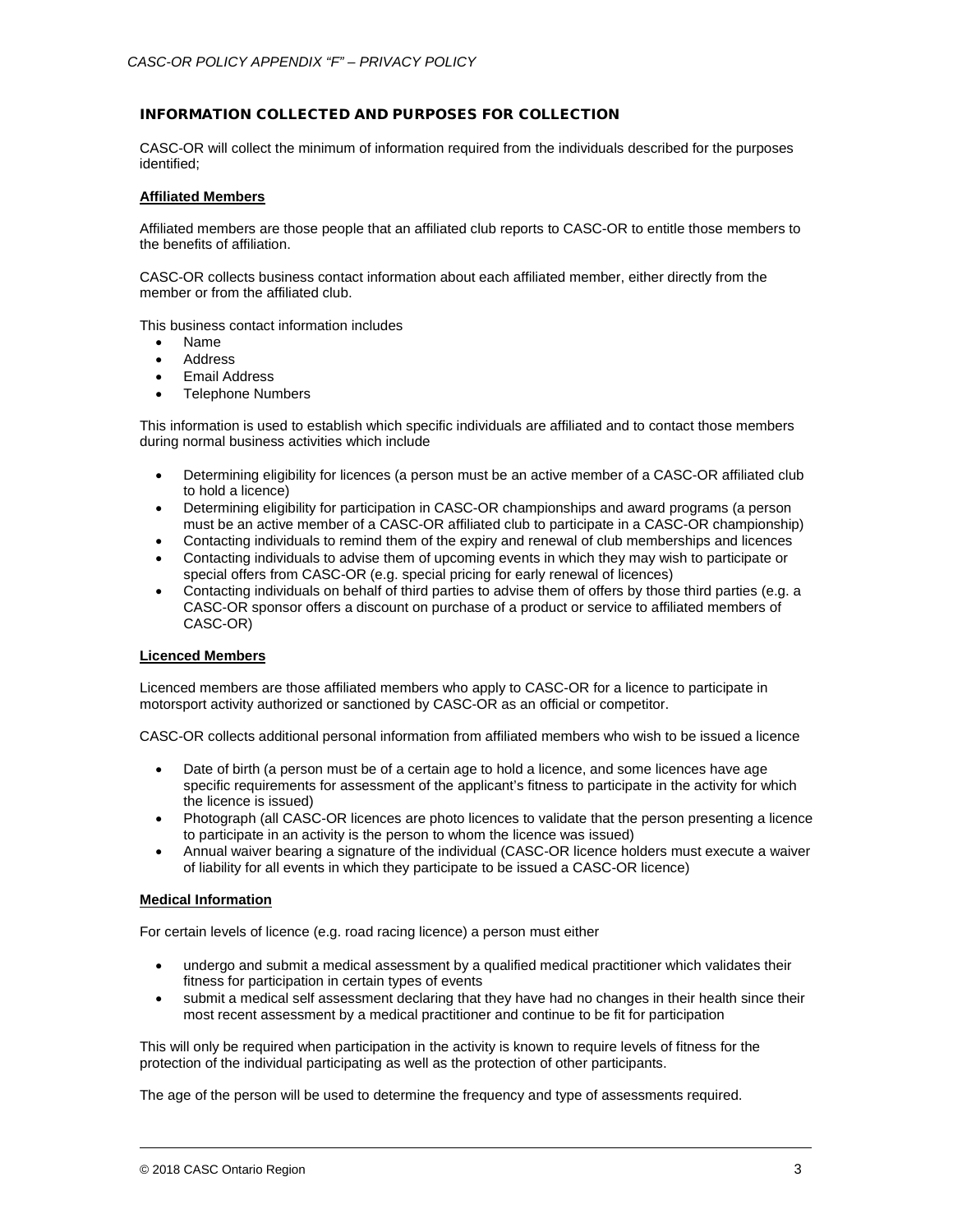Medical information provided and collected for purposes of establishing eligibility to be licensed to participate in a CASC-OR sanctioned event or activity will be retained and stored in a confidential manner, and shall be disclosed only as required to a physician chosen by CASC-OR for the express purpose of establishing the eligibility of the individual for licensing.

Medical information that is provided by an individual voluntarily for any other purpose shall be maintained and stored in a confidential manner, with access and disclosure restricted to a health care practitioner or practitioners for purposes consistent with the reasons and terms provided to the individual at the time of voluntary disclosure.

## **Event Participants**

Event participants are people who choose to participate in a CASC-OR sanctioned or authorized event. They may or may not be CASC-OR affiliated members.

Event participants agree, as a condition of their participation in the event, that they will provide the same business contact information collected about an affiliated member. They also agree that business contact information previously collected by CASC-OR for affiliated membership may be shared by CASC-OR with the event organizer upon request.

This information may be used to;

- Produce results for the event which may contain a person's partial or full name, city and province, and club memberships
- Provide identification information to authorities (police, fire department, paramedics or coroner) in the event the participant sustains or may have sustained a serious injury)

CASC-OR may collect information about vehicles used by participants in event as follows;

- Make, model, and other specifications of the vehicle to classify the vehicle for competition and identify the make and model of vehicle used in event results
- Logbook number and date of most recent inspection of a vehicle signifying it has received a technical inspection to validate its compliance with regulations
- Self inspection form where a participant warrants that they have inspected the vehicle they will use and determined it to be suitable for competition

CASC-OR and the organizers of events authorized or sanctioned by CASC-OR may collect additional personal information from any person, whether a CASC-OR affiliated member or a person entitled to participation on some other basis (e.g. licence holder from another recognized sanctioning body) who wishes to participate in an event as follows;

- Emergency contact name and phone number (in the event of an accident where a participant sustains or may have sustained an injury, this information is used to contact another person to aid the participant or direction to medical practitioners treating the participant)
- Possession of a current driver's licence (some CASC-OR authorized or sanctioned activities take place in public areas or on public roads, and therefore a person must hold and present a valid driver's licence to participate in the activity) – it may be recorded that the person did present a valid driver's licence when registering for the event but **the information on the driver's licence will NOT be recorded or retained in any form.**

This information may not be collected for all types of events, but is required when it is requested.

## **Financial Information**

CASC-OR or its affiliated clubs may collect payment information from affiliated members or event participants in the following ways for the following purposes;

- A person may purchase a membership in a CASC-OR affiliated club through the CASC-OR website to receive the benefits of club membership and affiliation with CASC-OR
- An affiliated member may, through the CASC-OR website or using a paper or electronic form, purchase a CASC-OR licence to participate in CASC-OR sanctioned or authorized events as well as those organized under other sanctioning bodies
- An event participant may purchase an entry into an event through the CASC-OR website or through a third party whom CASC-OR has contracted for processing of event entries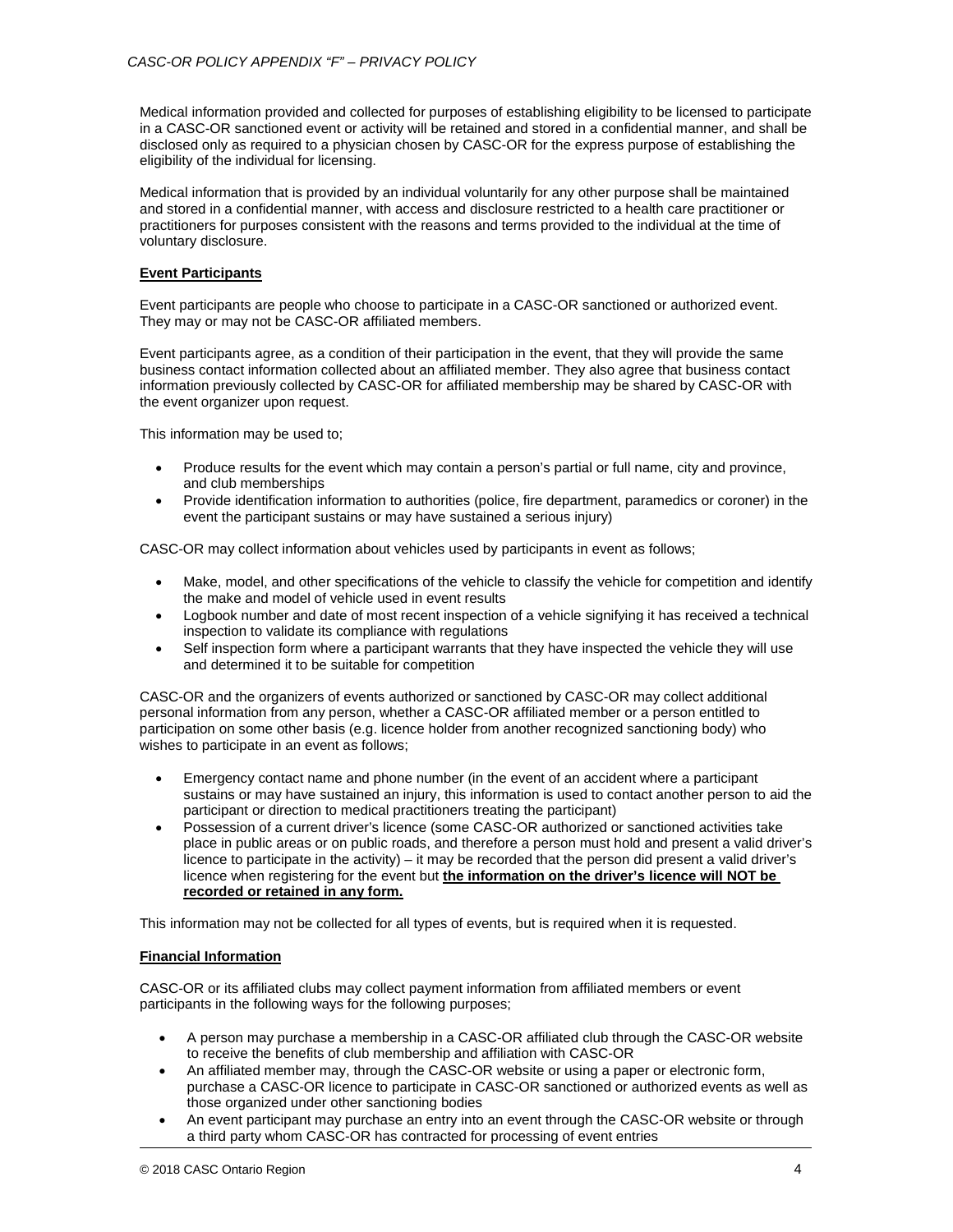Payment information will only be used for processing of payments and will not be retained. If the information is received by paper or electronic form, the information will be destroyed/deleted once the payment has been processed.

#### **Additional Information**

Additional information may be requested from time to time. If additional information is requested, the reason for its collection shall be stated at the time of collection and it may not be required for purposes of affiliation, licencing, or participation.

## <span id="page-4-0"></span>CONSENT

When affiliating with CASC-OR through one of its member clubs (either through CASC-OR facilities or through the member club), by utilizing any of its services, or by participation in events sanctioned or authorized by CASC-OR, affiliated members or other parties expressly consent to our use of your personal information in accordance with this Privacy Policy.

Where information is required to be provided for the individual to access or use services of the business, or to participate in its lawful activities, the individual can decline to provide the required information by choosing not to become an affiliated member, choosing not to apply for a licence, or choosing not to participate in the activity.

Once a person has become an affiliated member, applied for a licence, or chosen to participate in an event consent may not be withdrawn.

CASC-OR may in the course of its activities ask permission of its affiliated members to deliver them information on behalf of member clubs or third party advertisers. Such permission must be granted explicitly by the affiliated member on a "opt-in" basis (the default being the member will not receive such information).

CASC-OR may in the course of its activities ask permission of its affiliated members to share specific limited personal information with third parties so they may deliver information to the member (e.g. name and address for the delivery of a free magazine). Such permission must be granted explicitly by the affiliated member on a "opt-in" basis (the default being the member will not receive such information).

Individuals may withdraw "opt-in" consent at any time.

## <span id="page-4-1"></span>LIMITED USE AND DISCLOSURE

Information collected will only be used for the express purpose for which it was collected and no other purpose unless we request and receive your specific consent to use it for some other specific purpose.

We will not disclose your personal information to third parties except with your "opt-in" consent as provided above.

Aggregate and non-identifiable information may be provided to third parties in furtherance of CASC-OR's business goals and interests, including to advertisers, media and third party promoters or research services.

CASC-OR will cooperate at all times with law enforcement inquiries and other agencies in accordance with applicable legislation and/or as may be legally required in the course of investigation, enforcement or prosecution.

## <span id="page-4-2"></span>**ACCURACY**

Many of the purposes for which we collect personal information about affiliated members require it to be accurate, complete and up-to-date to satisfy the intended uses. We may reach out to affiliated members from time to time asking them to validate or update their personal information so it satisfies the purpose for which it is collected.

#### <span id="page-4-3"></span>**SAFEGUARDS**

Information collected by CASC-OR or its member clubs in the course of its/their activities must be stored securely to avoid breaches of privacy.